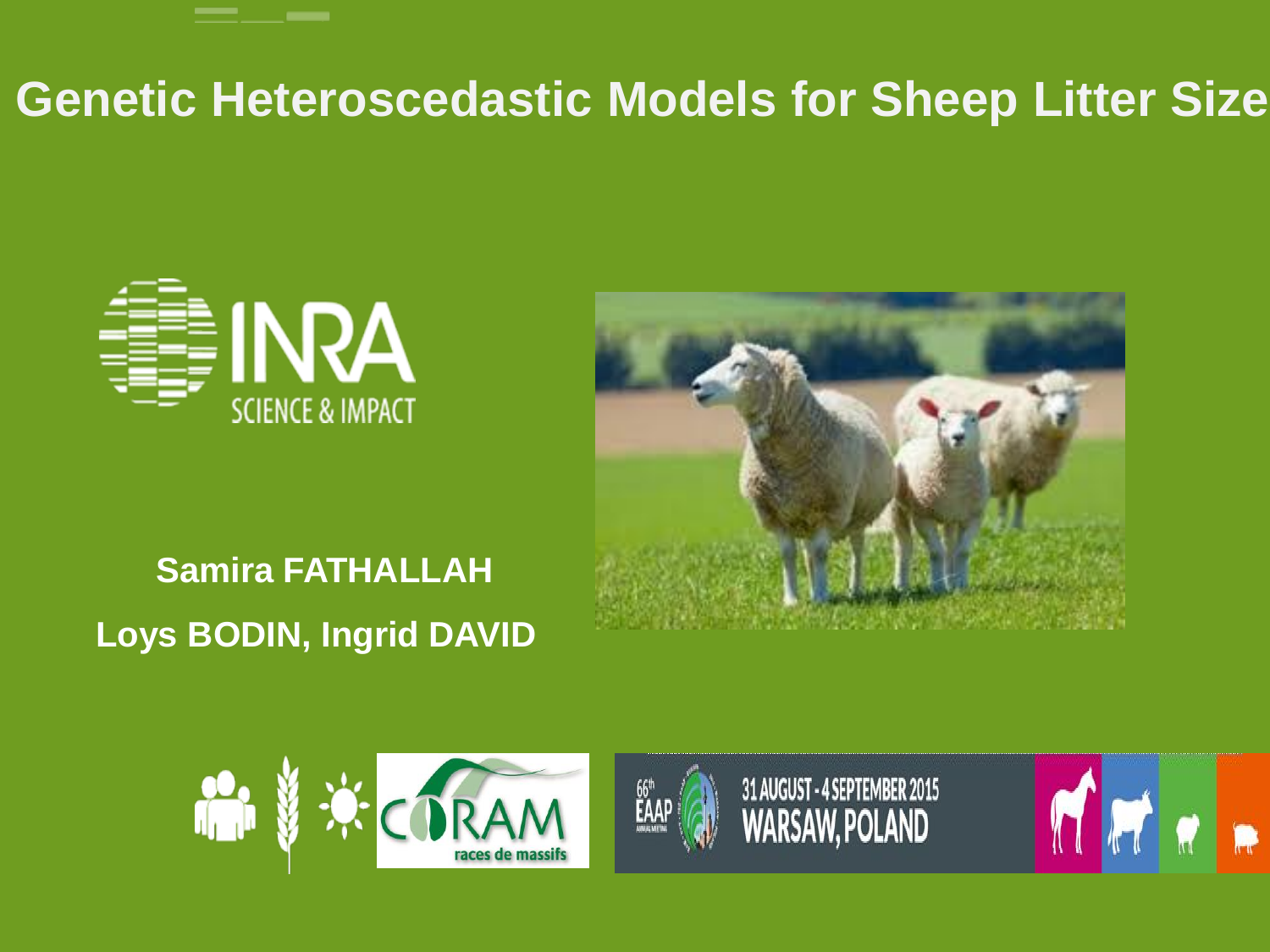

TP=1, 2,3,…n Discrete variable





31 AUGUST - 4 SEPTEMBER 2015<br>WARSAW, POLAND

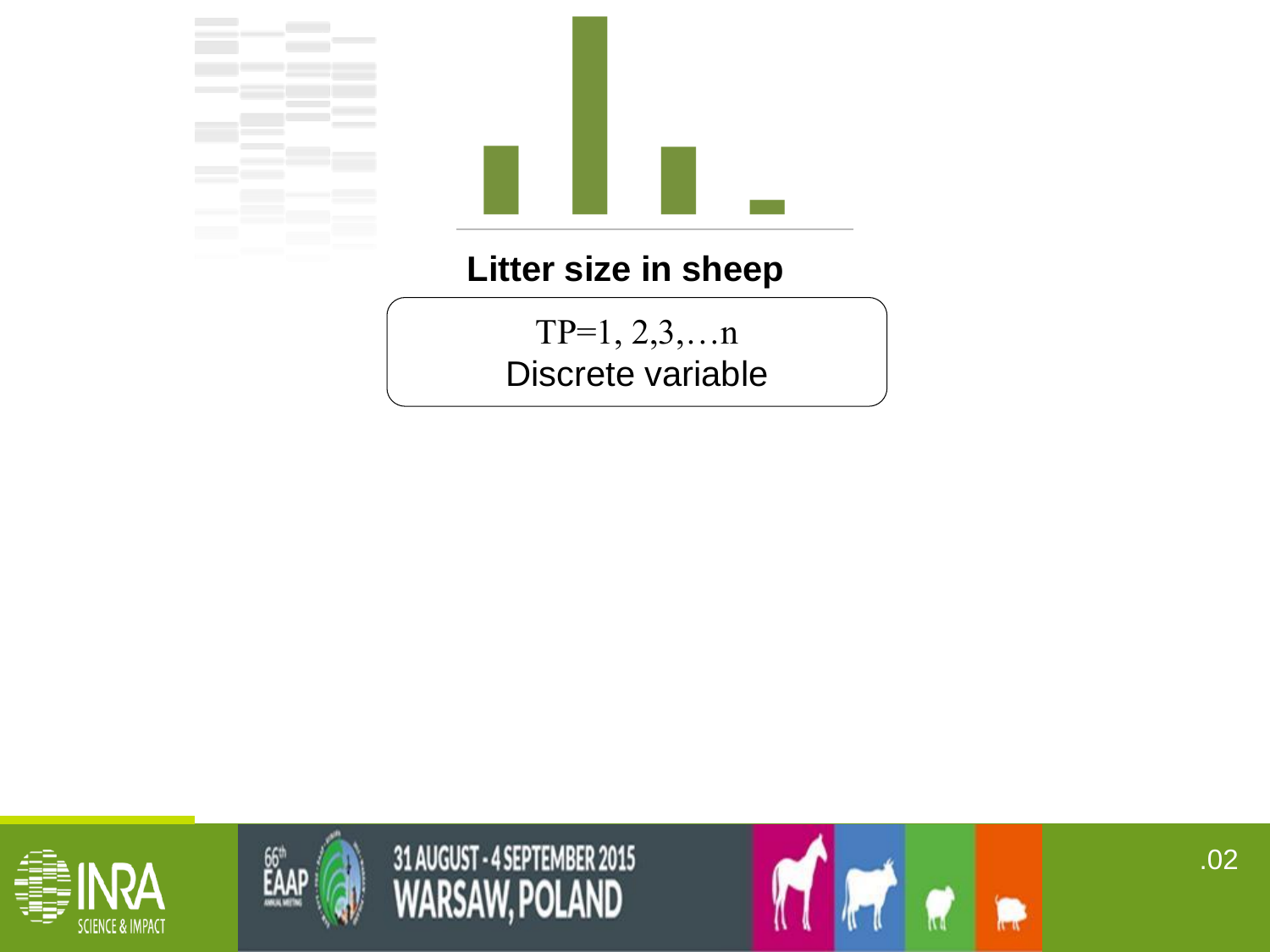

TP=1, 2,3,…n Discrete variable









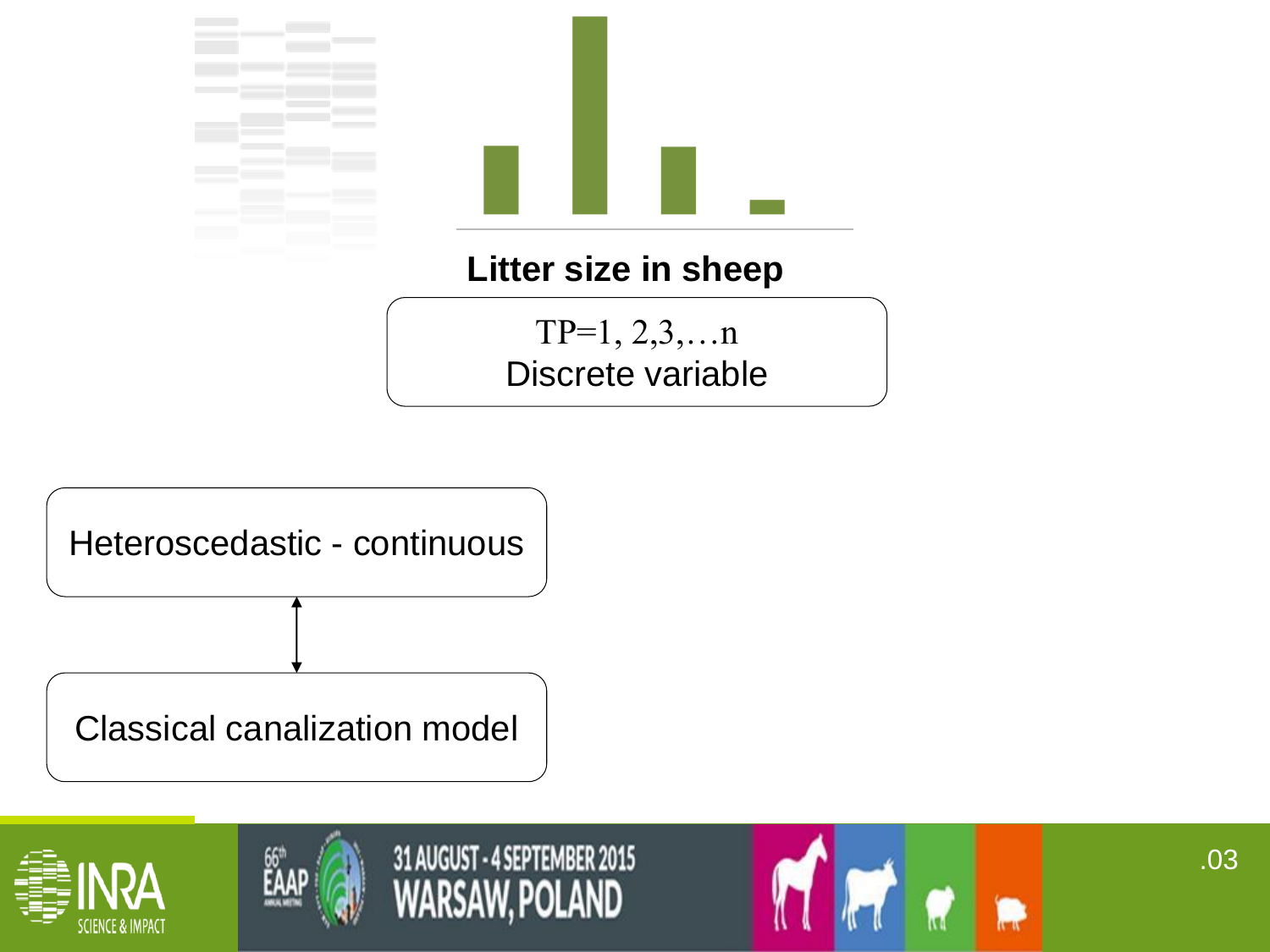



31 AUGUST - 4 SEPTEMBER 2015

WARSAW. POLAND



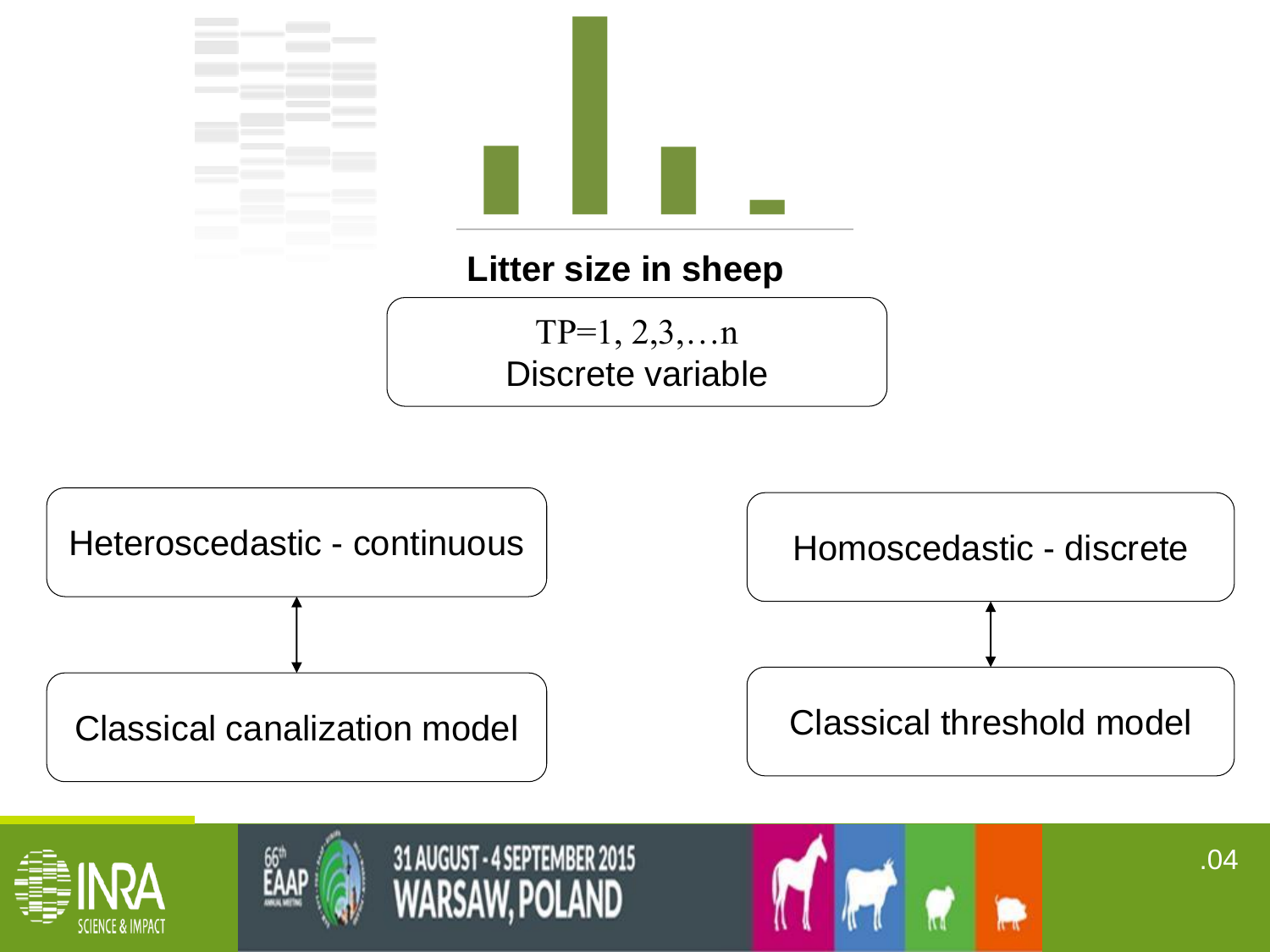

.05





31 AUGUST - 4 SEPTEMBER 2015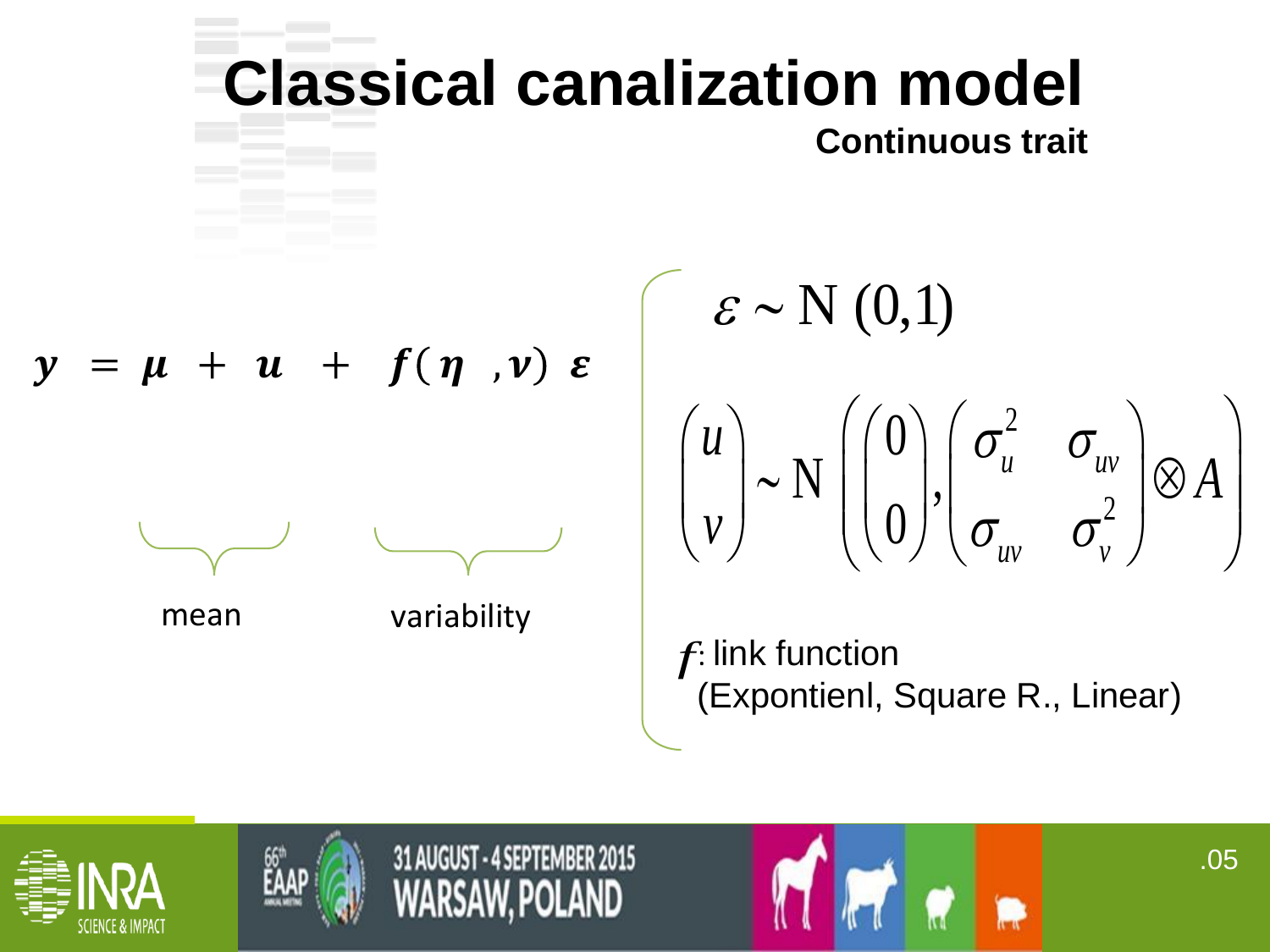

$$
\mathbf{t} = (\tau_1, \cdots, \tau_{n-1})
$$







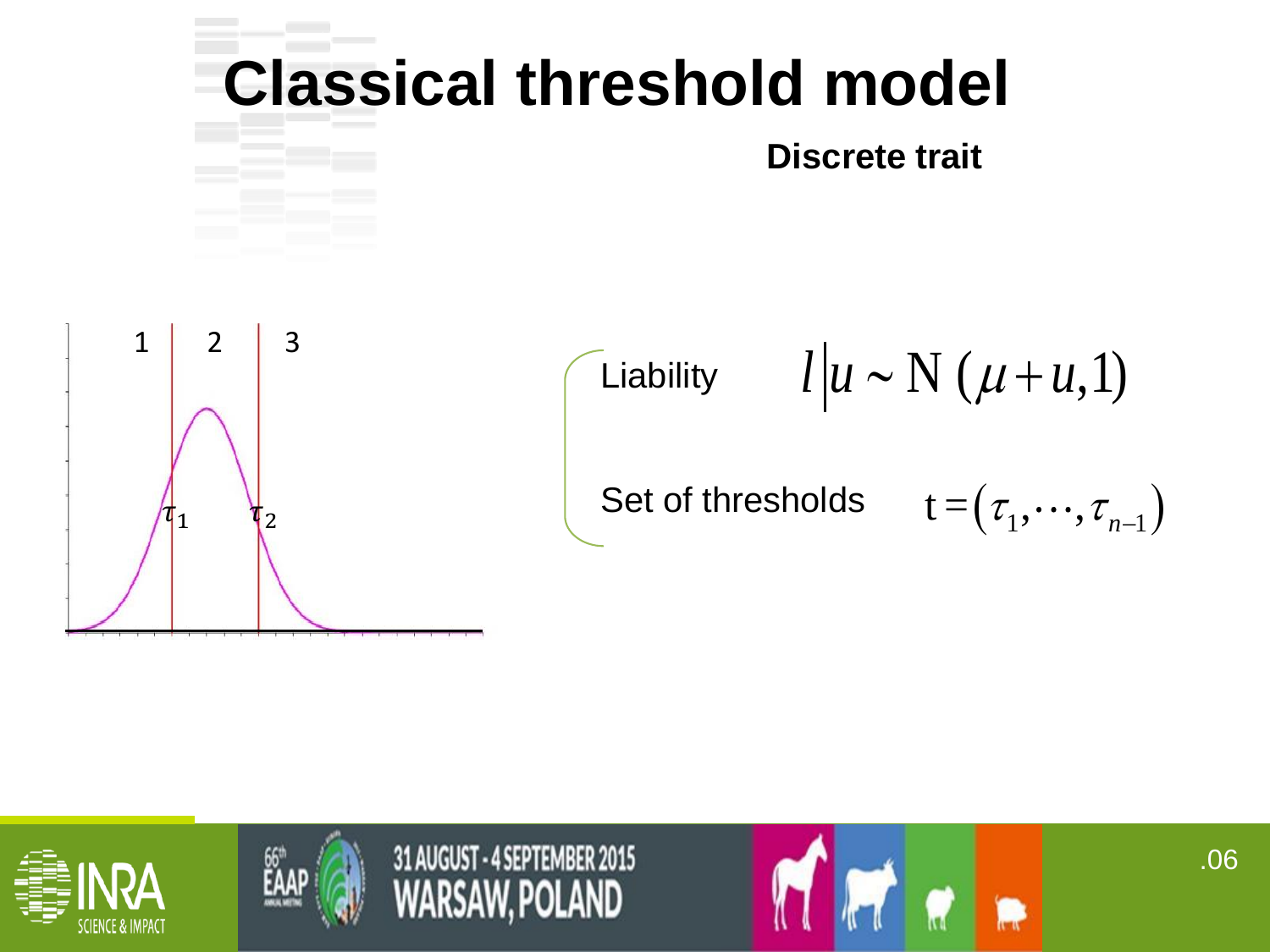







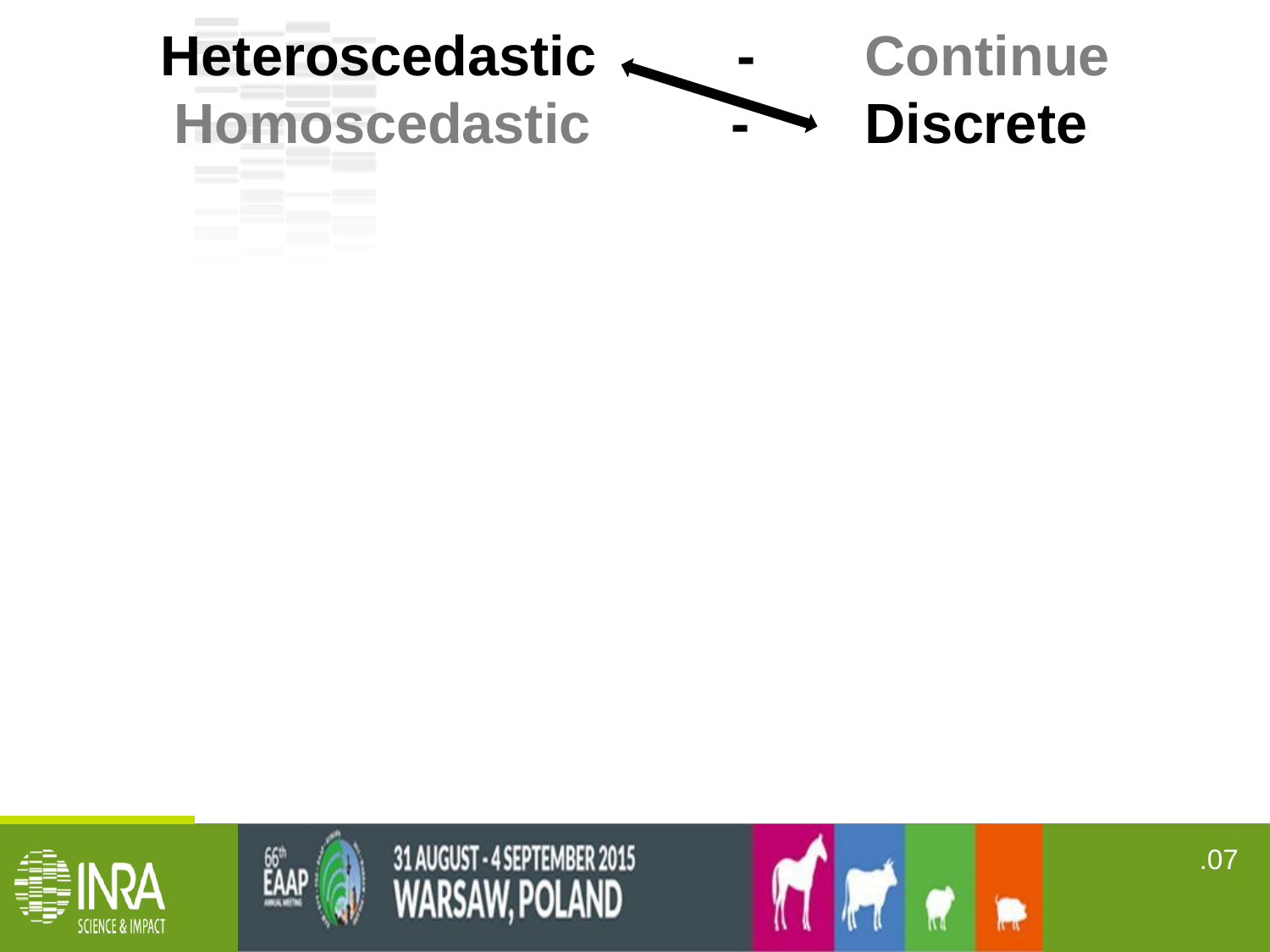| Heteroscedastic                        | Continue                                      |
|----------------------------------------|-----------------------------------------------|
| Homoscedastic                          | Discrete                                      |
| $y = \mu + u + f(\eta, v) \varepsilon$ | Liability $l u \sim N(\mu + u, f^2(\eta, v))$ |
| Liability $l u \sim N(\mu + u, 1)$     | $t = (\tau_1, \dots, \tau_{n-1})$             |

.08

Mr ..





31 AUGUST - 4 SEPTEMBER 2015<br>WARSAW, POLAND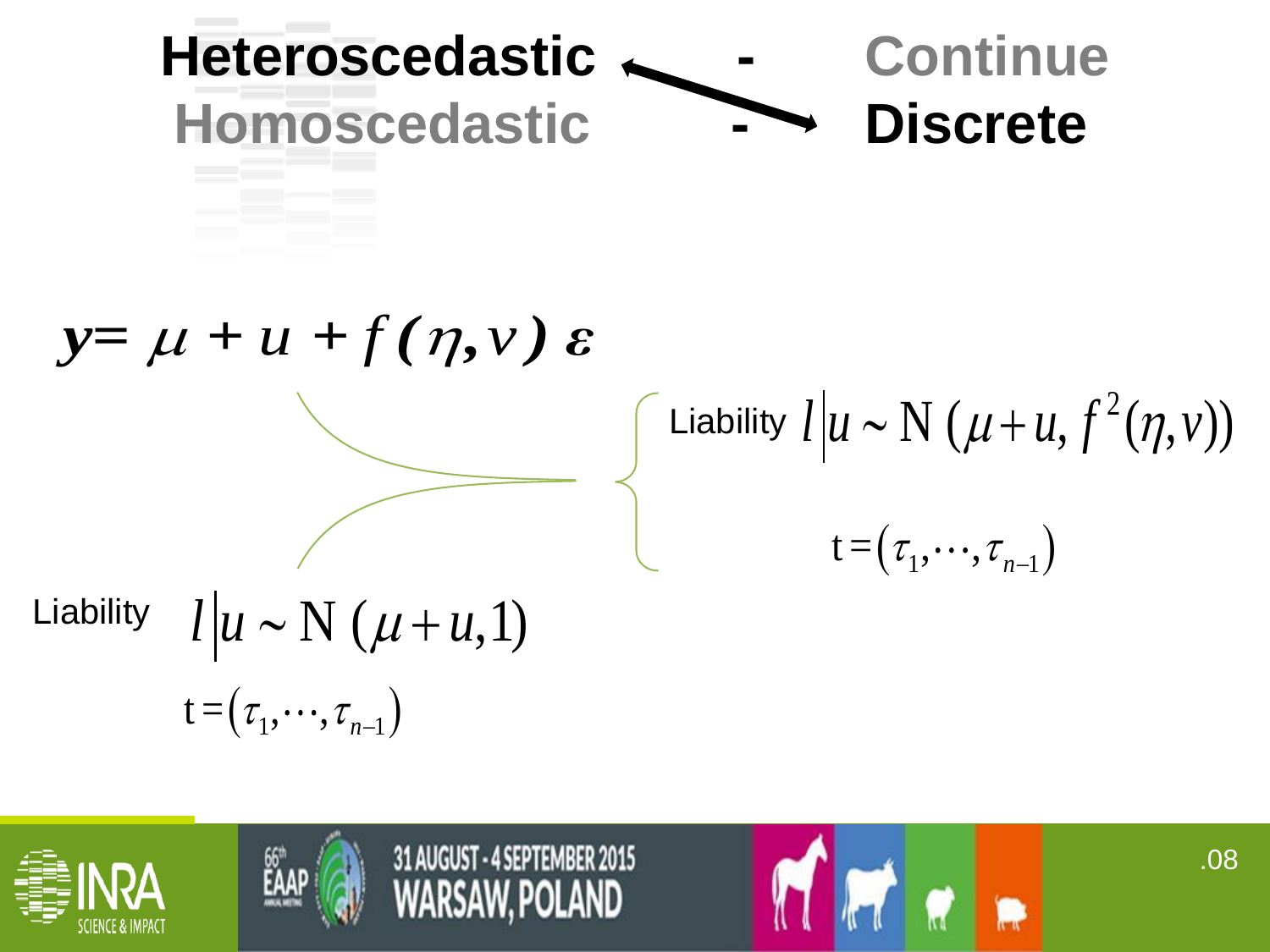# **Heteroscedastic threshold model**









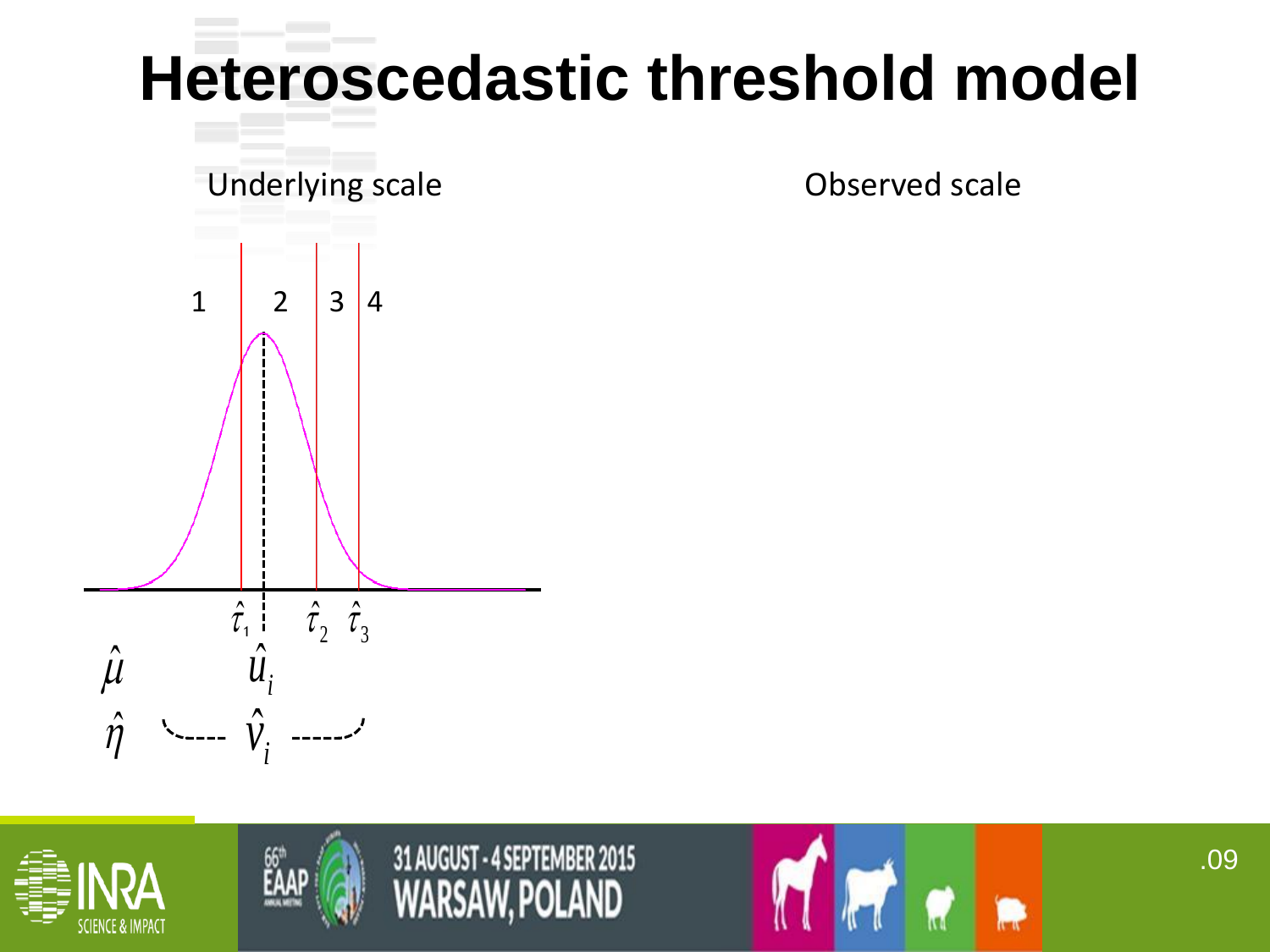# **Heteroscedastic threshold model**







#### 31 AUGUST - 4 SEPTEMBER 2015 POLAND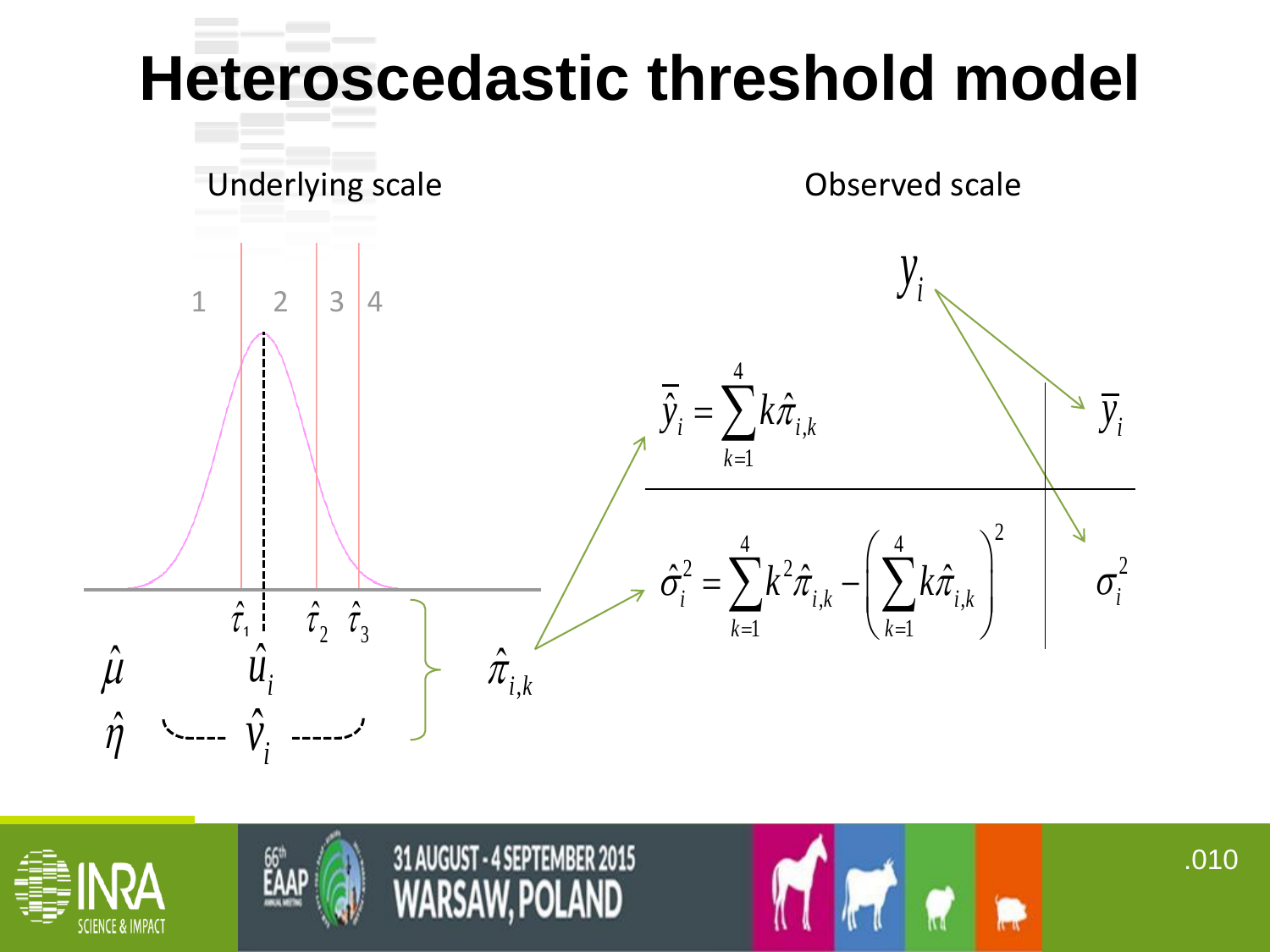| <b>Data</b>         |                    |                             |                  |  |
|---------------------|--------------------|-----------------------------|------------------|--|
| <b>Breed</b>        | <b>Prolificacy</b> | <b>Distribution</b>         | <b>Nb of obs</b> |  |
|                     |                    | $1 \quad 2 \quad 3 \quad 4$ |                  |  |
| Romane              | 2.06               |                             | 72 623           |  |
| Rouge de<br>l'Ouest | 1.86               |                             | 99 384           |  |
| <b>Suffolk</b>      | 1.62               |                             | 30 328           |  |





31 AUGUST - 4 SEPTEMBER 2015<br>WARSAW, POLAND

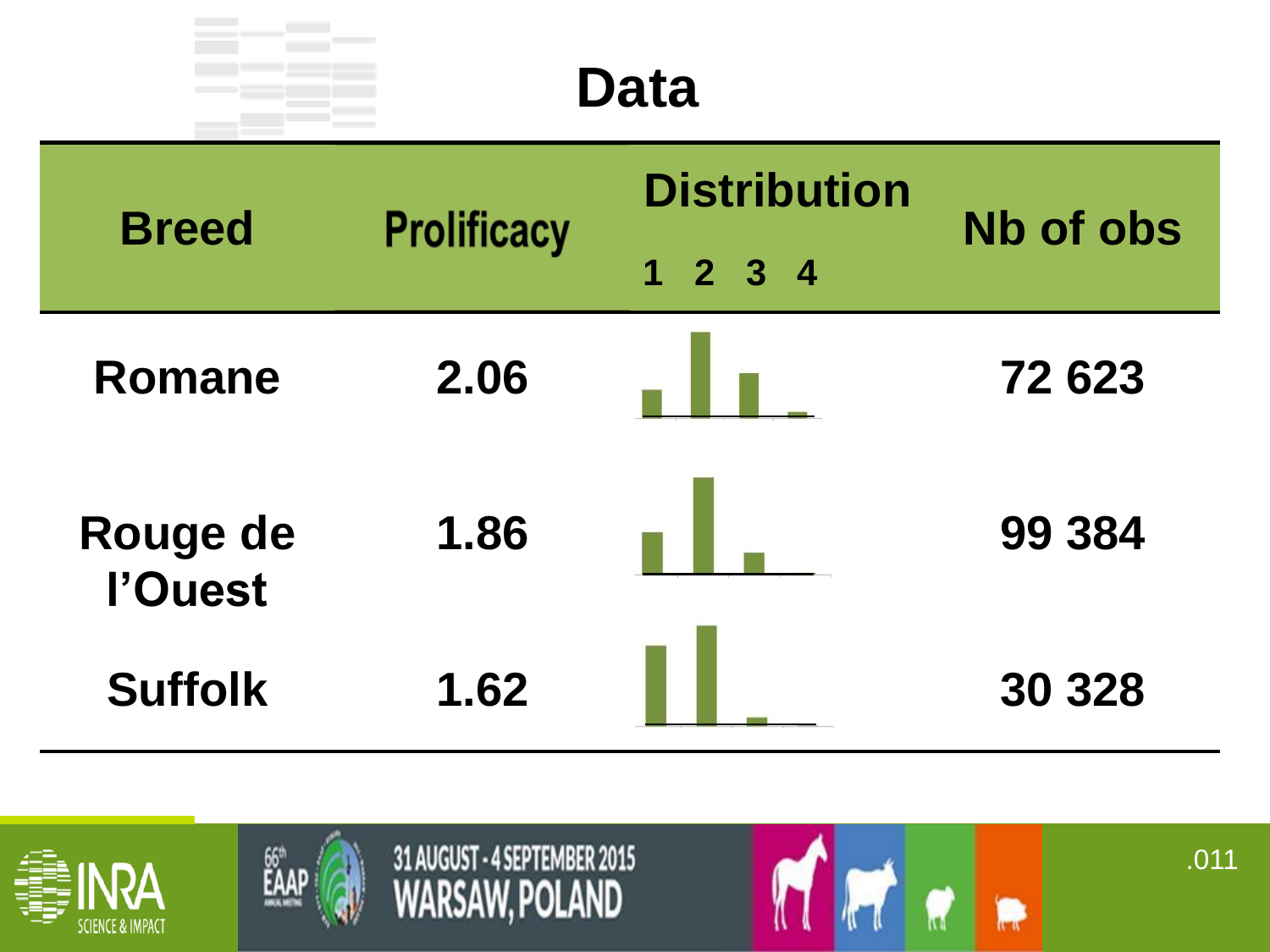#### **Genetic parameters on the underlying scale**

| <b>Breed</b>        | $\sigma^2_u$ | $\boldsymbol{\sigma}_{\mathrm{v}}^2$ | $\boldsymbol{\varphi}$ |
|---------------------|--------------|--------------------------------------|------------------------|
| Romane              | 0.069        | 0.020                                | $-0.40$                |
| Rouge de<br>l'Ouest | 0.100        | 0.022                                | $-0.26$                |
| <b>Suffolk</b>      | 0.079        | 0.008                                | $-0.46$                |





31 AUGUST - 4 SEPTEMBER 2015 **WARSAW, POLAND** 

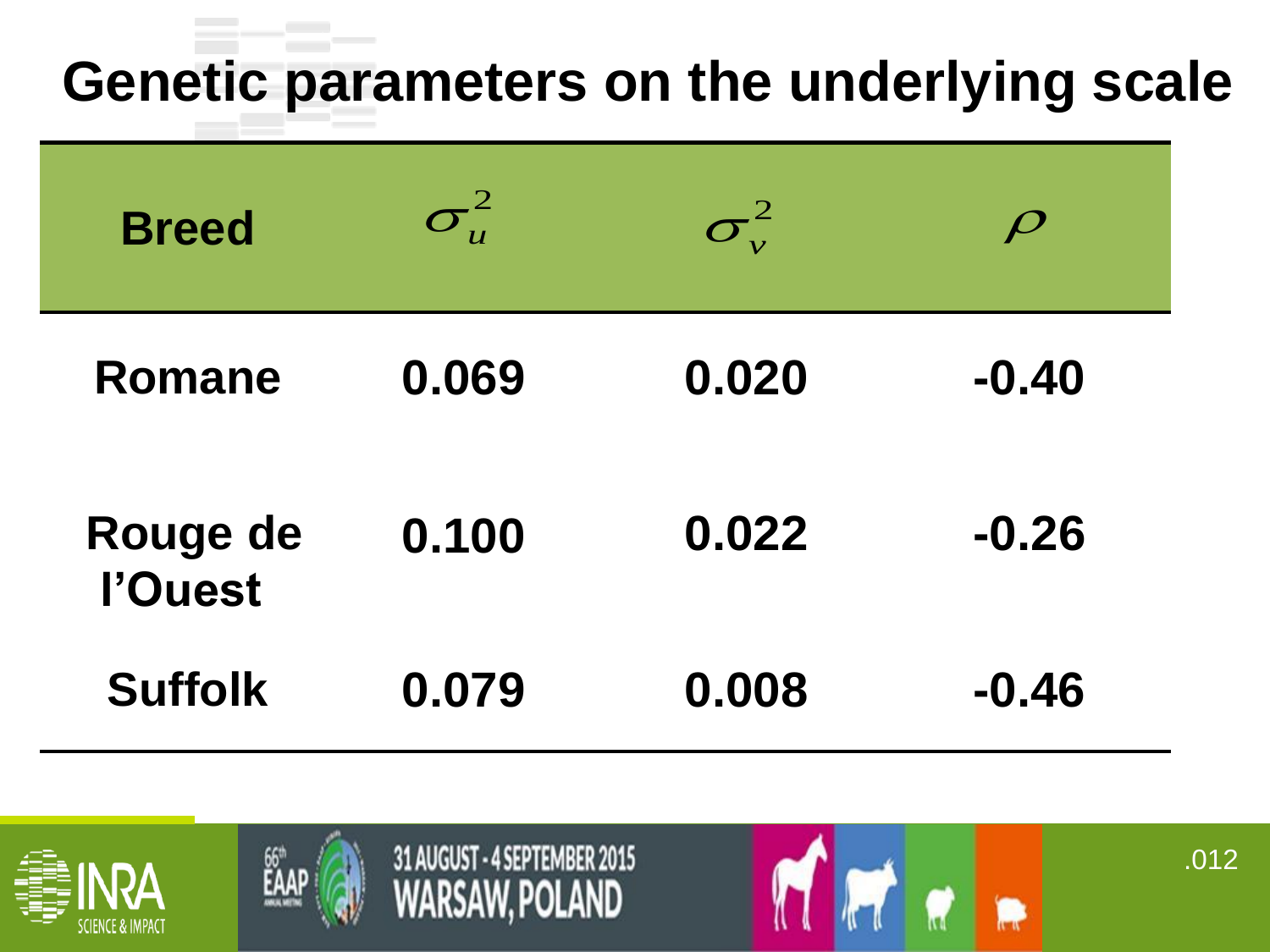#### **Genetic values on the observable scale**

Exemple: Romane breed

**homoscedastic Threshold model**





2.5

mean



Variance



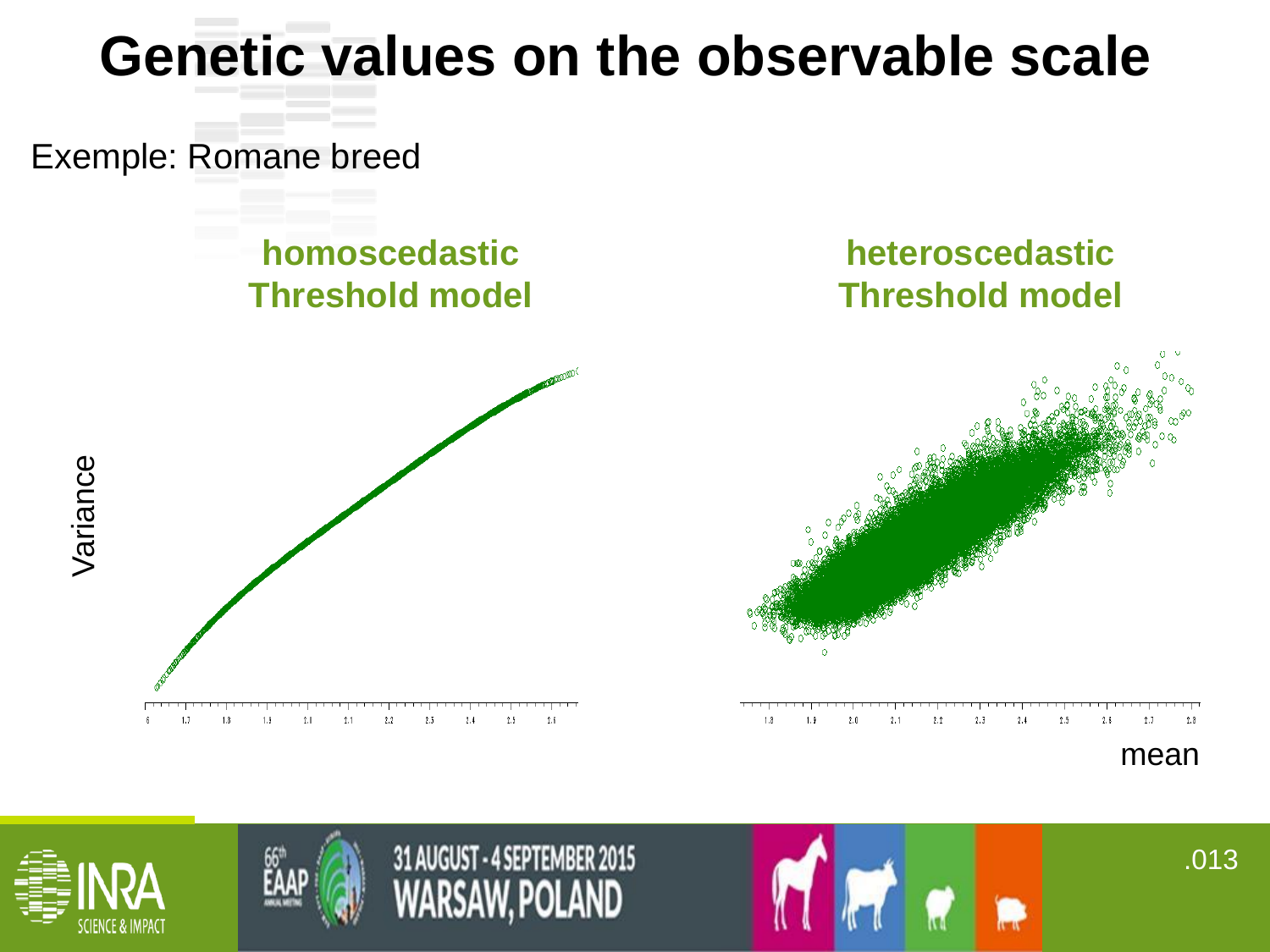#### **Genetic values on the observable scale**



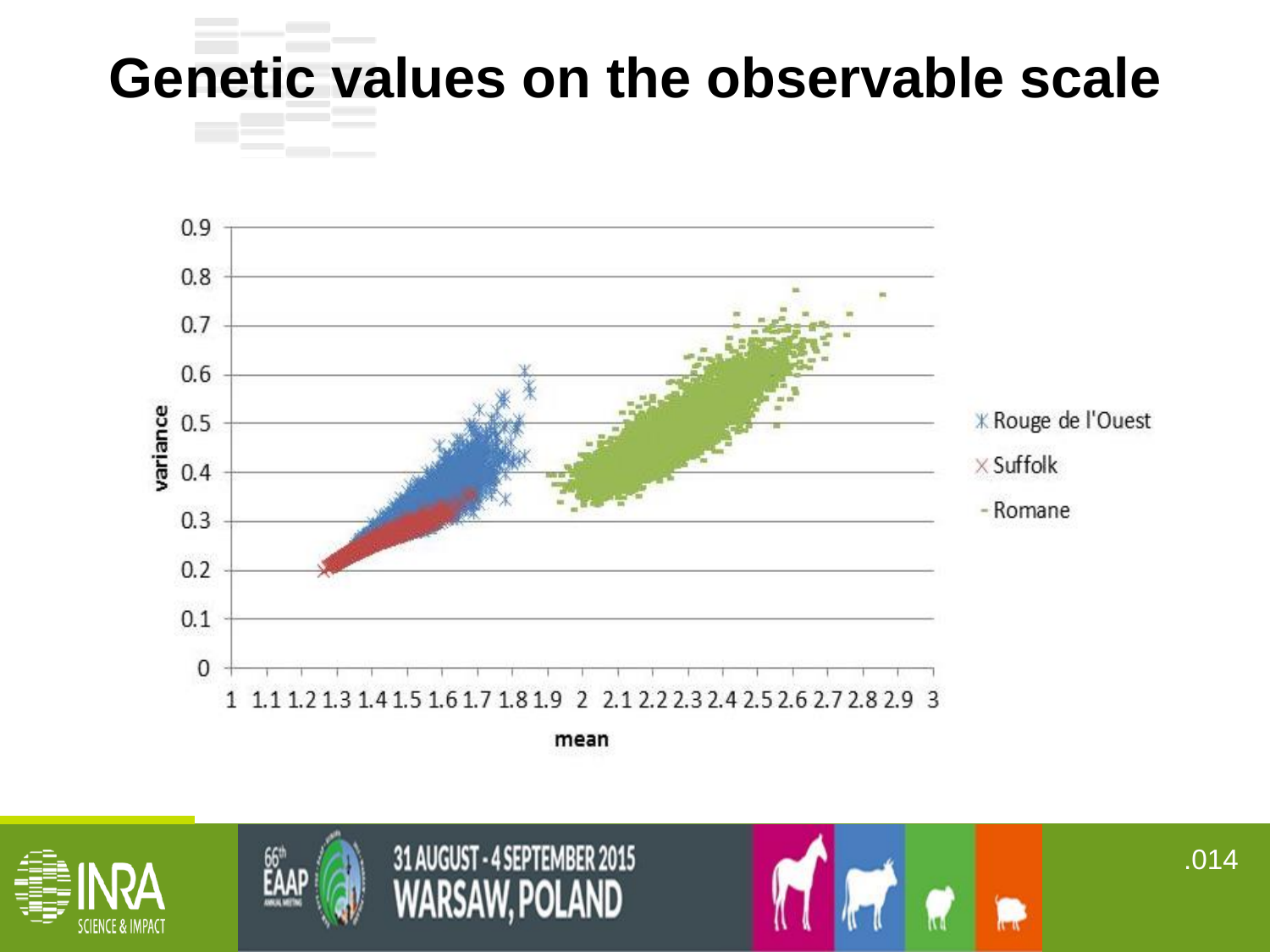





31 AUGUST - 4 SEPTEMBER 2015 POLAND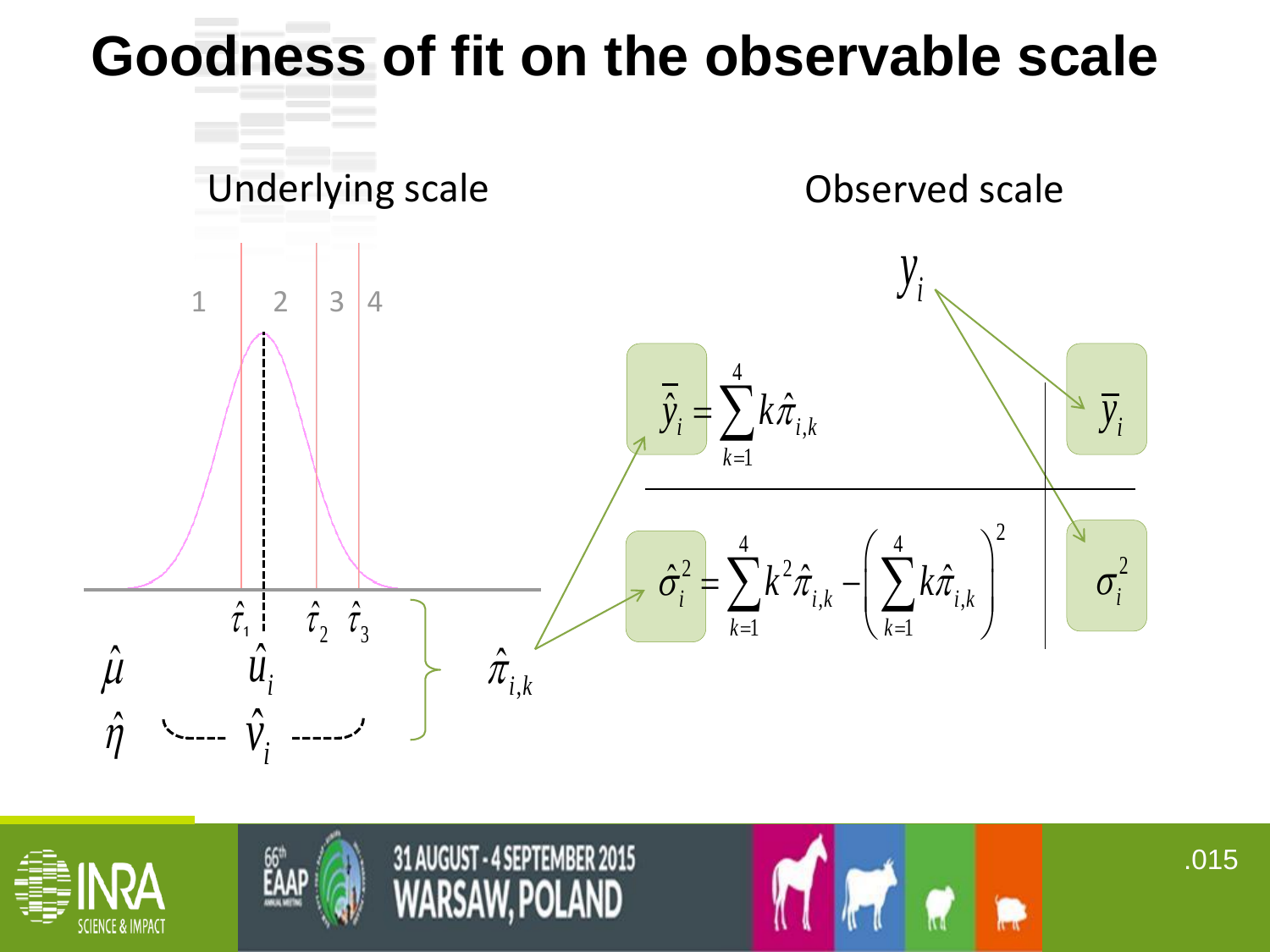| <b>Breed</b>        | <b>Prol</b> | <b>Model</b><br>scedasticity | $\Vert \rho_{\overline{y_i}, \overline{\hat{y}}_i} \Vert$ | $\rho_{\sigma_i^2, \hat{\sigma}_i^2}$ |
|---------------------|-------------|------------------------------|-----------------------------------------------------------|---------------------------------------|
| Romane              | 2.06        | <b>Hetero</b><br><b>Homo</b> | 0.79<br>(0.78)                                            | 0.61<br>(0.21)                        |
| Rouge de<br>l'Ouest | 1.86        | <b>Hetero</b><br>Homo        | 0.77<br>(0.78)                                            | 0.50<br>(0.16)                        |
| <b>Suffolk</b>      | 1.62        | <b>Hetero</b><br><b>Homo</b> | 0.84<br>(0.84)                                            | 0.38<br>(0.24)                        |





31 AUGUST - 4 SEPTEMBER 2015 WARSAW, POLAND

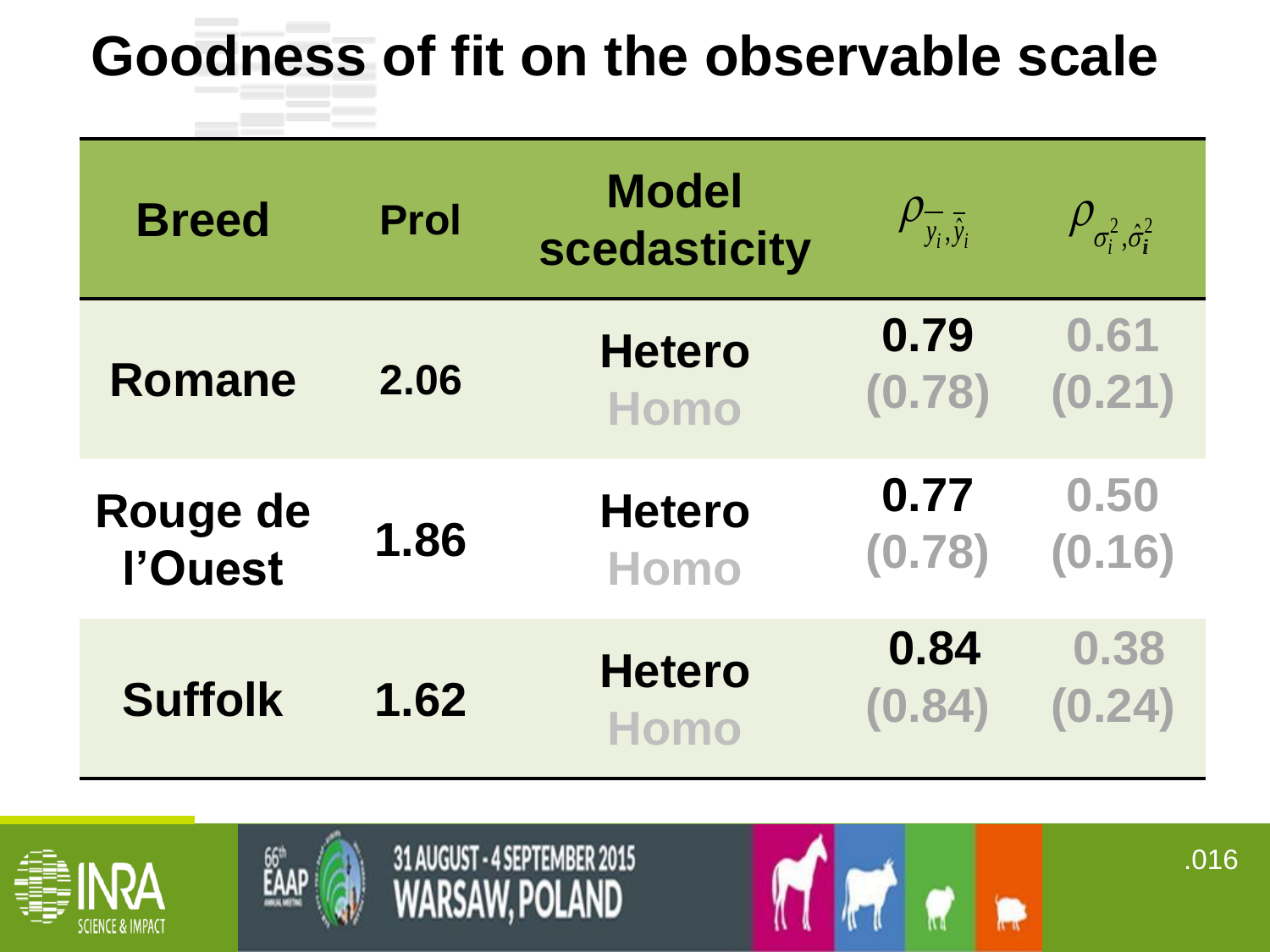| <b>Breed</b>        | <b>Prol</b> | <b>Model</b><br>scedasticity | $\rho_{\overline{y_i}, \overline{\hat{y}}_i}$ | $\rho_{\sigma_i^2, \hat{\sigma}_i^2}$ |
|---------------------|-------------|------------------------------|-----------------------------------------------|---------------------------------------|
| Romane              | 2.06        | <b>Hetero</b><br><b>Homo</b> | 0.79<br>(0.78)                                | 0.61<br>(0.21)                        |
| Rouge de<br>l'Ouest | 1.86        | <b>Hetero</b><br>Homo        | 0.77<br>(0.78)                                | 0.50<br>(0.16)                        |
| <b>Suffolk</b>      | 1.62        | <b>Hetero</b><br><b>Homo</b> | 0.84<br>(0.84)                                | 0.38<br>(0.24)                        |





31 AUGUST - 4 SEPTEMBER 2015 WARSAW, POLAND

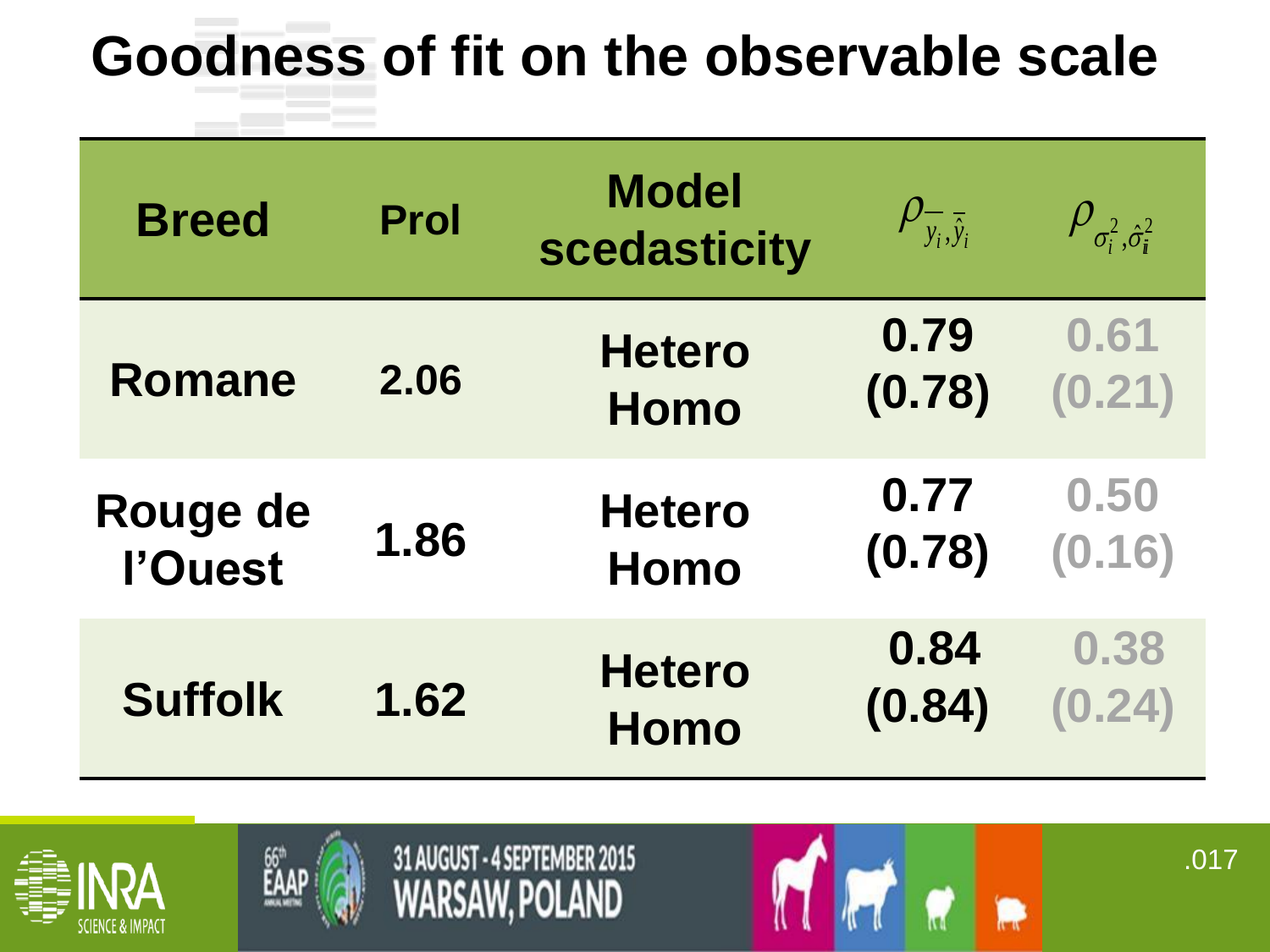| <b>Breed</b>        | <b>Prol</b> | <b>Model</b><br>scedasticity | $\rho_{\overline{y_i}, \overline{\hat{y}}_i}$ | $\rho_{\sigma_i^2, \hat{\sigma}_i^2}$ |
|---------------------|-------------|------------------------------|-----------------------------------------------|---------------------------------------|
| Romane              | 2.06        | <b>Hetero</b><br><b>Homo</b> | 0.79<br>(0.78)                                | 0.61<br>(0.21)                        |
| Rouge de<br>l'Ouest | 1.86        | <b>Hetero</b><br><b>Homo</b> | 0.77<br>(0.78)                                | 0.50<br>(0.16)                        |
| <b>Suffolk</b>      | 1.62        | <b>Hetero</b><br><b>Homo</b> | 0.84<br>(0.84)                                | 0.38<br>(0.24)                        |





31 AUGUST - 4 SEPTEMBER 2015 WARSAW, POLAND

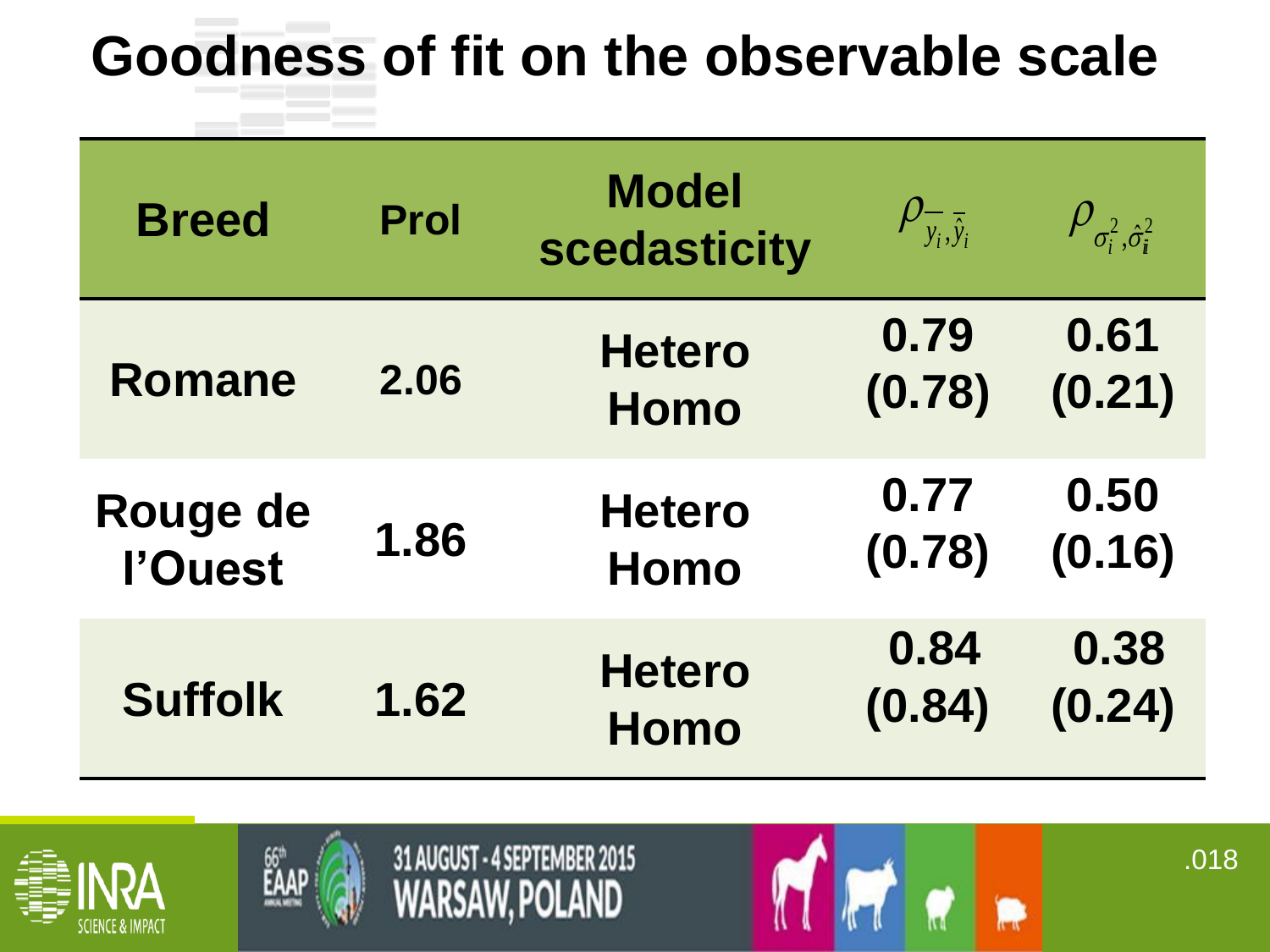## **Conclusion**

► **Modeling the variance of liability of a threshold model is a simple way for modeling the environmental sensitivity of sheep litter size** 

▶  $\sigma_v^2$  is not zero  $\rightarrow$  genetic origin in variance **heterogeneity**  *2*  $\sigma_{\overline{v}}$ 

- **the correlation between**  $u$  and  $v$  is negative for **the three breed**
- ► **Canalization of sheep litter size should be possible**